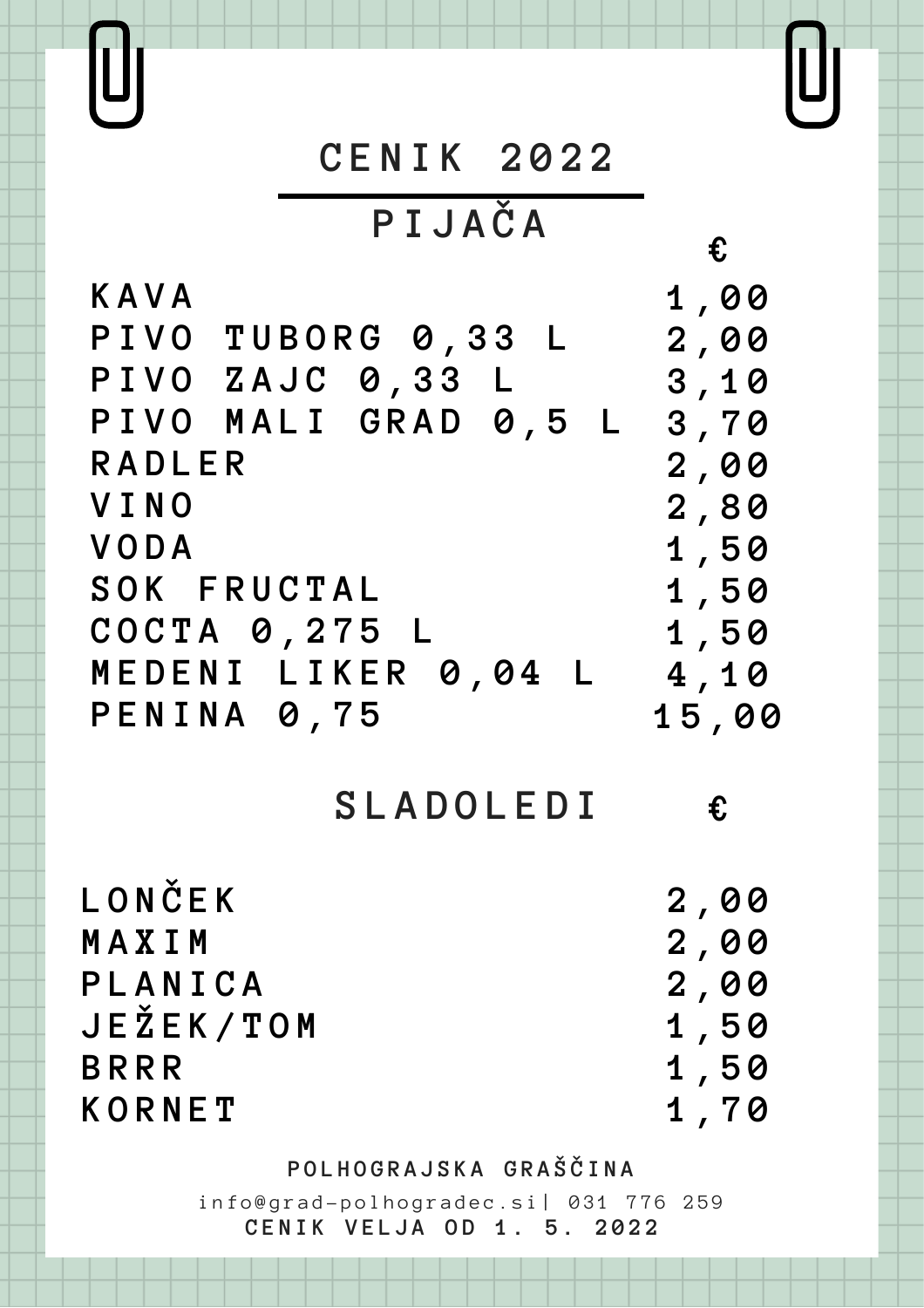# **H R A N A I N D E Ž E L A Z E L I Š Č**

**€**

**D I V J A Č K I B O N B O N I V R E Č K A B O N B O N I E P R U V E T A Č O K O L A D A 4 0 G Č O K O L A D A 8 0 G G O L D H O N E Y C U L A D O B R O T G O Z D N I M E D 4 5 0 G G O Z D N I M E D 9 0 0 G K O S T A N J E V M E D 9 0 0 G 6 , 0 0 4 , 6 0 3 , 5 0 2 , 8 0 4 , 1 0 2 0 , 0 0 1 0 , 0 0 1 0 , 4 0 1 5 , 0 0 1 5 , 0 0 S I R U P 0 , 2 5 L Č A J L O N Č E K H I D R O L A T B L . Z E L I Š Č N A B L A Z I N A B L . P O D S T A V E K M A L I B L . P O D S T A V E K S R E D N J I 7 , 0 0 B L . P O D S T A V E K V E L I K I T R O P O T Č E V S I R U P 0 , 2 5 S O L D A R I L O M A L O D A R I L O V E L I K O D A R I L O 8 , 0 0 7 , 0 0 4 , 0 0 1 4 , 0 0 1 4 , 0 0 6 , 0 0 8 , 5 0 1 2 , 0 0 8 , 0 0 1 9 , 0 0 2 5 , 0 0**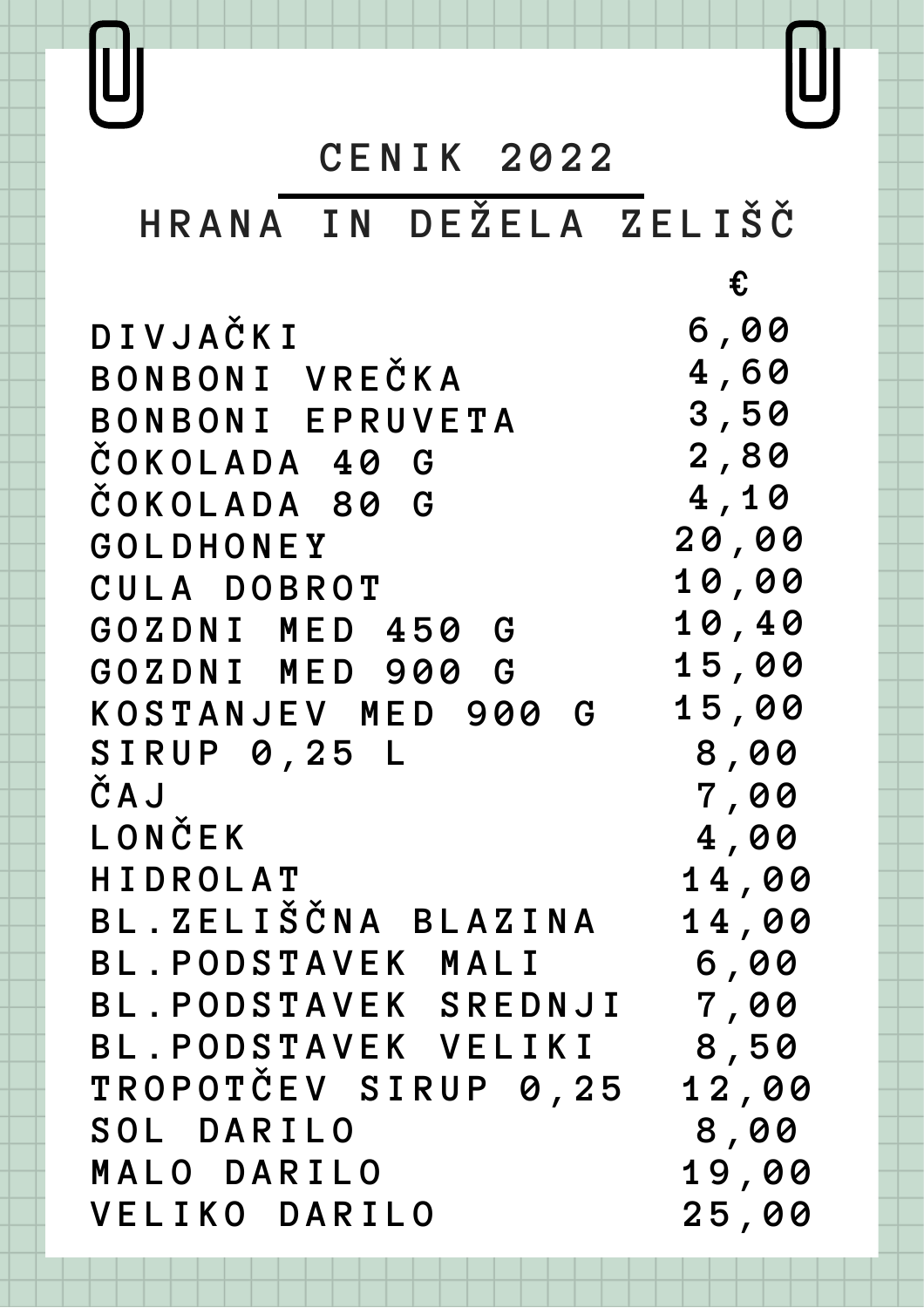Ù

# **C E N I K 2 0 2 2**

**I Z P O S O J A E L E K T R I Č N I H K O L E S**

 $\check{S}$   $T$  **I**  $R$  **I**  $U$  **R**  $N$  **I**  $N$  **A**  $J$  **E**  $M$ **C E L O D N E V N I N A J E M T E D E N S K I N A J E M U R A Z A M U D E**

**€**

 $[\mathbf{U}]$ 

**P O L H O G R A J S K A G R A Š Č I N A**  $info@grad-polhogradec.si | 031 776 259$ 

**C E N I K V E L J A O D 1 . 5 . 2 0 2 2**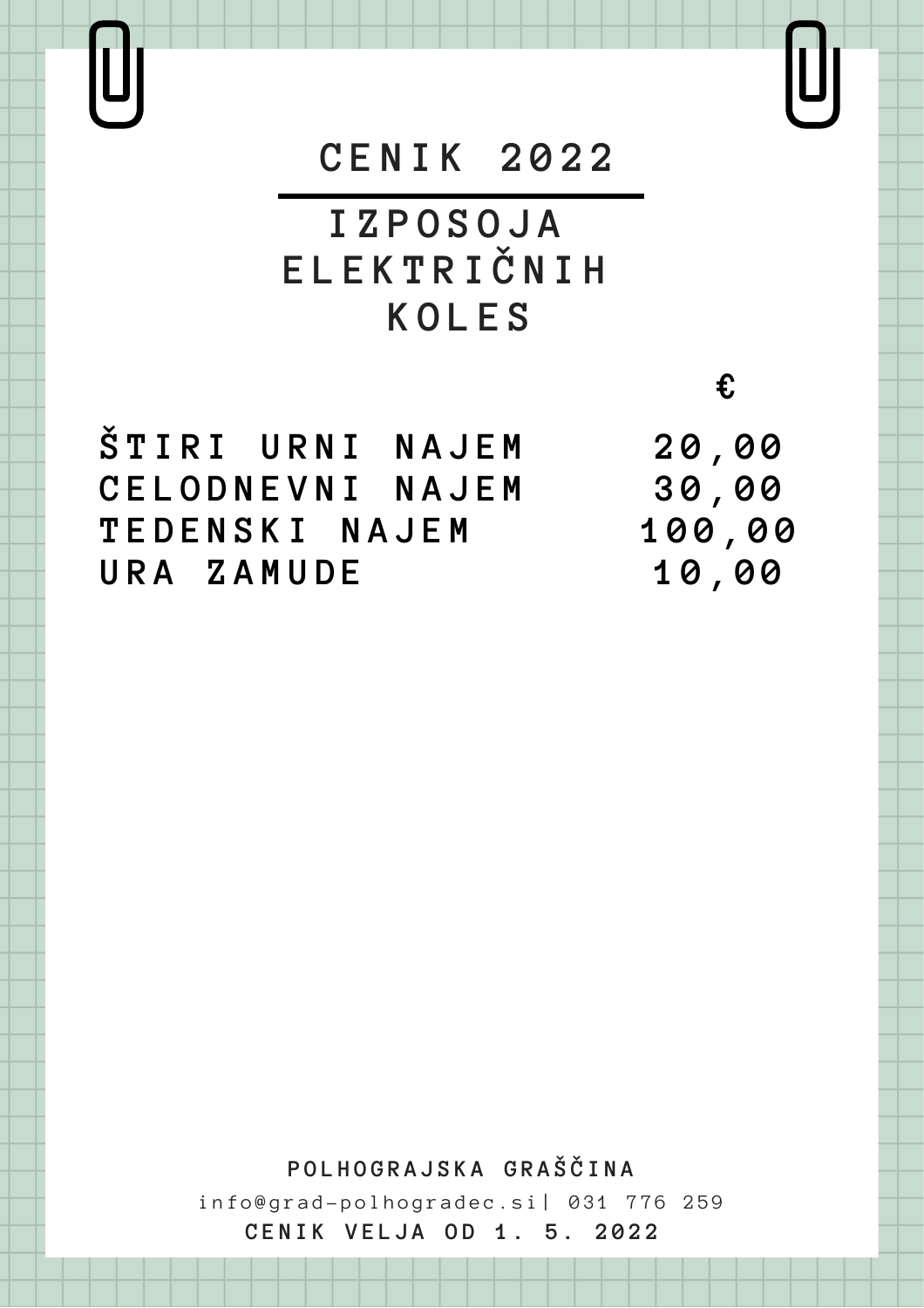

# **P O L H**

**O B R A Z N A M A S K A M A J I C A P O L H O V R A T N I T R A K P O L H C D Š K R A T E L J C C D 3 Š K R A T J E I N E N A S L I K A N I C A Š K R A T E L J C S L I K A N I C A K R Š K O Č A R A P O L H O B E S E K M A G N E T P G**

**€**

**P O L H O G R A J S K A G R A Š Č I N A**

 $info@grad-polhogradec.si | 031 776 259$ **C E N I K V E L J A O D 1 . 5 . 2 0 2 2**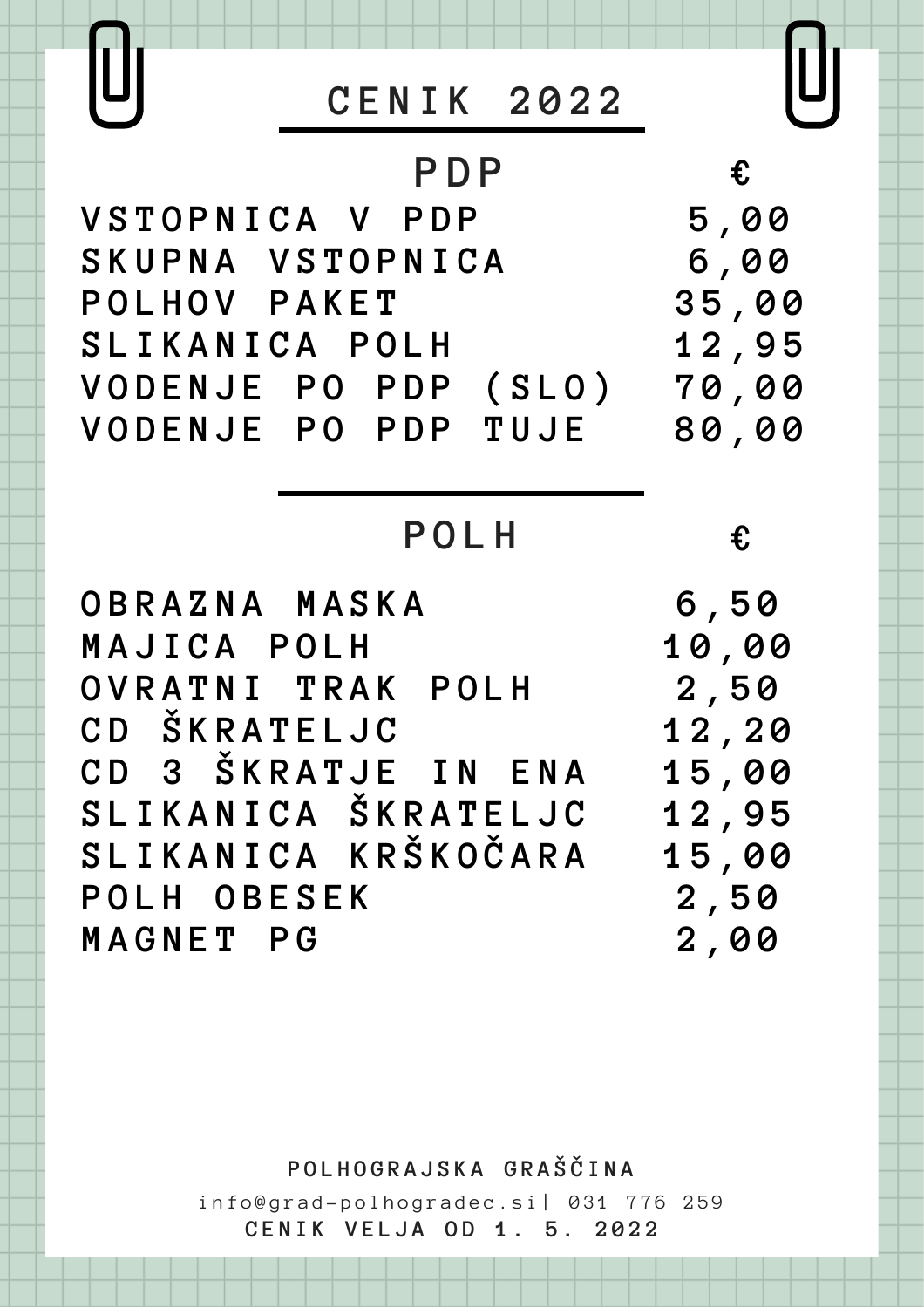

U

Ü

**B L A G O Č I P K A Č R K A O S T A L E Č I P K E L A S N I C A Ž E N I S K I P R E D P A S N I K M O Š K I P R E D P A S N I K O T R O Š K I P R E D P A S N I K O B E S E K C O P A T / S R Č E K U H A N I A R T Z A P S E T N I C A A R T U H A N I S A M O Z A T E 1 0 , 0 0 1 0 , 0 0 - 1 8 , 0 0 6 , 5 0 3 0 , 8 0 3 1 , 9 0 1 8 , 7 0 4 , 5 0 1 2 , 5 0 2 7 , 5 0 2 0 , 0 0 €**

**P O L H O G R A J S K A G R A Š Č I N A**

 $info@grad-polhogradec.si | 031 776 259$ **C E N I K V E L J A O D 1 . 5 . 2 0 2 2**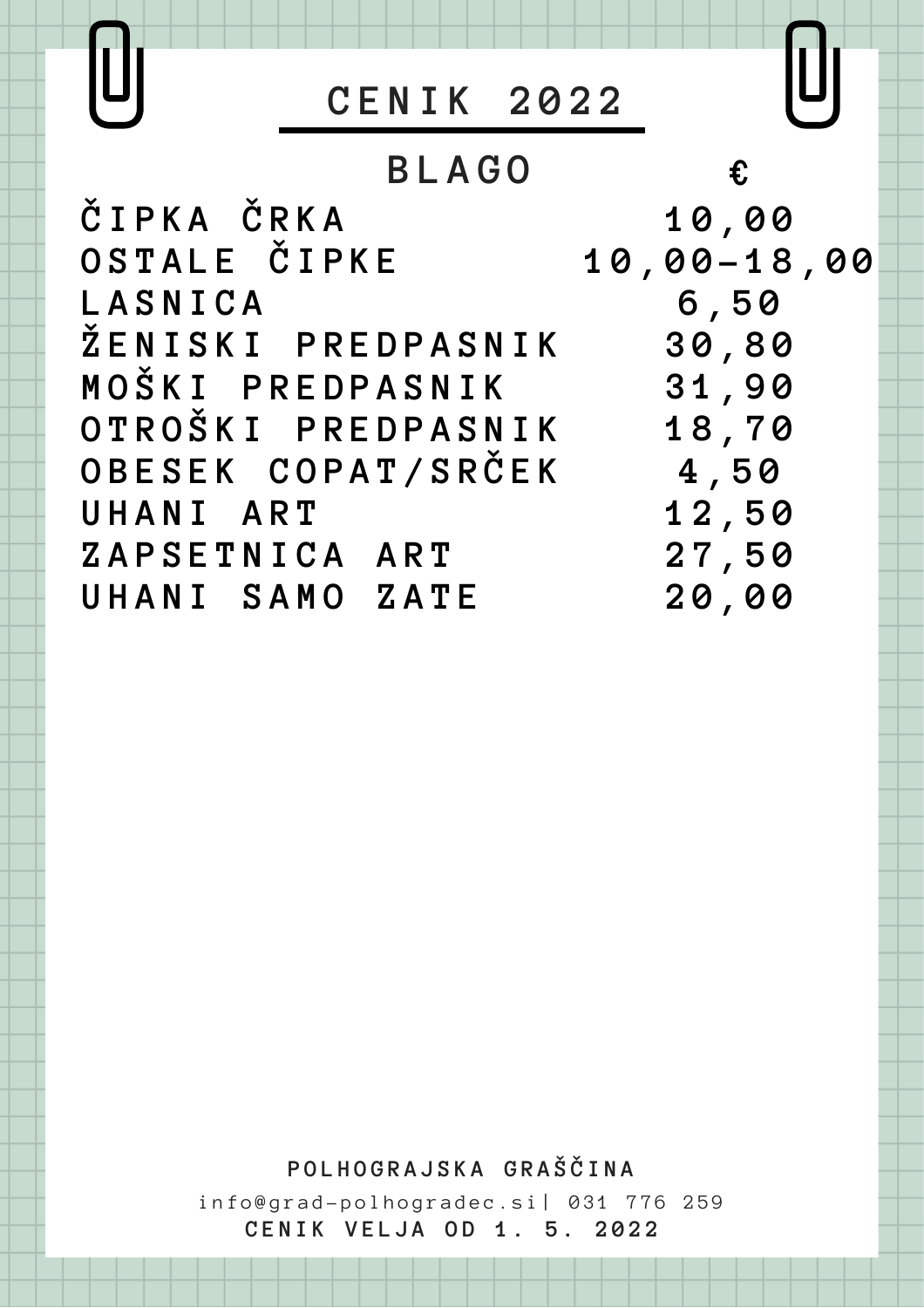#### **L E S**

**L E S E N A V O Š Č I L N I C A P O D S T A V E K Z A K O Z A R E C S V E Č N I K I N T A R Z I J A S V E Č N I K 3 B L A G A J A N E K A Z A L O Z A K N J I G O M A G N E T I N T A R Z I J A O B E S E K Z A K L J U Č E I N T S T O J A L O Z A P R T I Č K E L E S E N A U R A L E S E N I L O N Č E K S K L E D A O R E H L E P L J E N A Ž L I C A Z A Č E V L J E N A B I R A L N I K P U J S E K S K L E D A O R E H S K L E D A J A V O R S K L E D A B U K E V L E S E N A K R A V A T A J A B O L K O / H R U Š K A K O Š M A L I K O Š V E L I K I K O Š A R A O V A L N A K O Š A R A O K R O G L A K N J I Ž N O K A Z A L O M M A L I G L A V N I K V E L I K G L A V N I K O B E S E K R A S T I L N E O B E S E K Ž I V A L I**

 $\textcolor{red}{\textbf{0}}$ 

U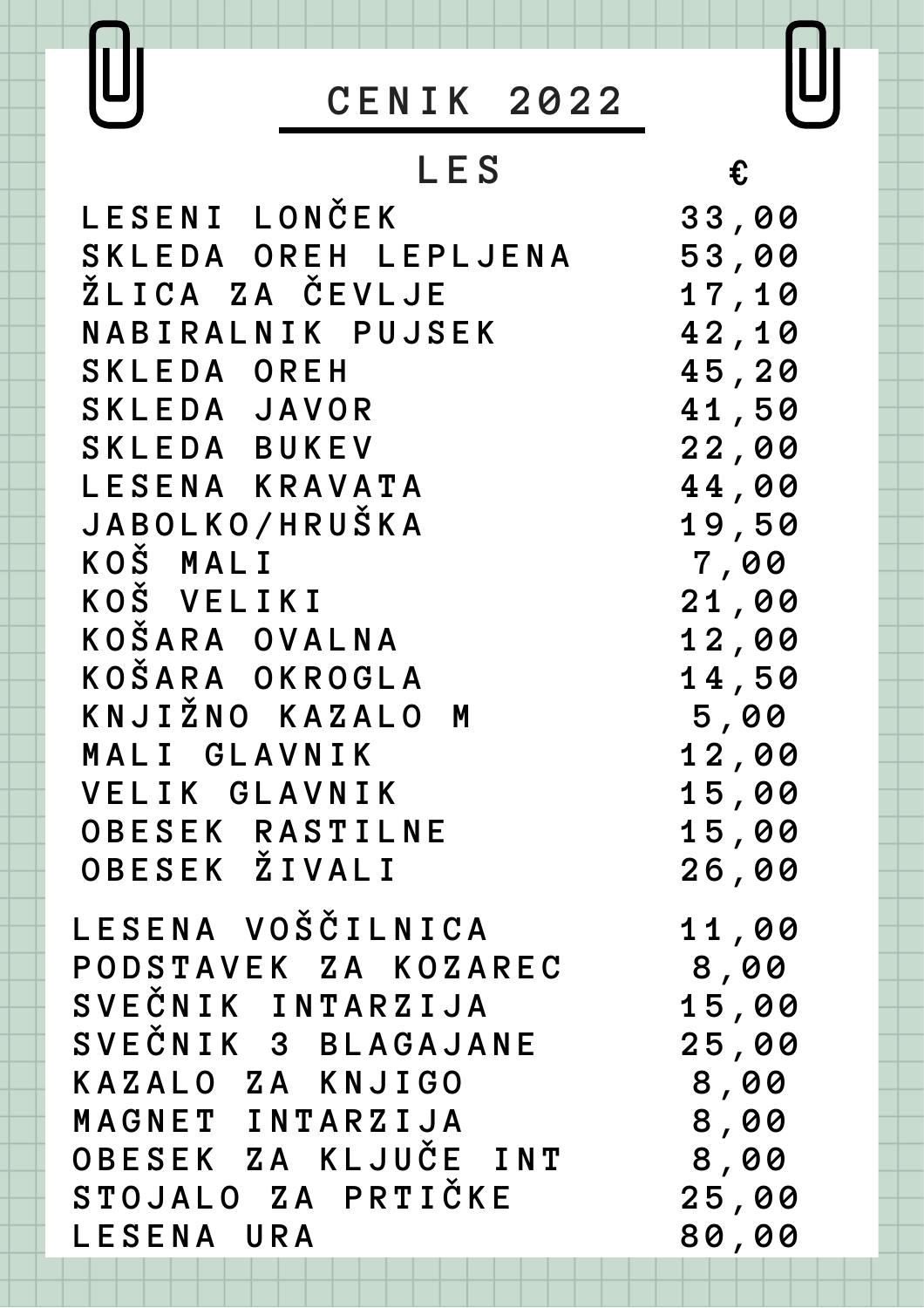UJ

# **K N J I G E**

| BLAGAJEV VOLČIN              | 25,00 |
|------------------------------|-------|
| GRAŠČINA POLHOV GRADEC       | 20,00 |
| DVOR PRI POLHOVEM GRADCU     | 6,00  |
| GOSPOD Z ROŽO                | 25,00 |
| ŽUPNIJA POLHOV GRADEC        | 25,00 |
| SPOMINSKA KNJIGA - TROBEC    | 19,00 |
| ZGODOVINA DOBROVSKE FARE     | 12,00 |
| PAVLE KOZJEK                 | 39,50 |
| VONJ BABIČINE KUHINJE        | 3,00  |
| PORTRET SLOVENSKE MATERE     | 12,00 |
| GINGO V DEŽELI BESED         | 19,70 |
| PRVOVAŠKA STRAŽA V SLOVENIJI | 12,00 |
| NIKOLI PREMAGANI             | 6,00  |
| DNEVNIK PD BLAGAJANA         | 3,50  |
| MALI KLEKLJARSKI SLOVAR      | 12,00 |
| SAŠKI KRALJ SREČA            | 2,50  |
| SKRIVNOSTI GOZDA             | 25,00 |
|                              |       |

### **K U L T U R A**

**€**

**€**

 $\begin{matrix} 0 \end{matrix}$ 

| VODENJE VODIČ DVOR              | 20,00  |
|---------------------------------|--------|
| VSTOPNINA V DVORSKO CERKEV 2,00 |        |
| ČAJ Z GROFOM BLAGAJEM           | 16,50  |
| ČAJANKA ZA OTROKA               | 9,00   |
| POROČNI PROTOKOL OSNOVNI PAKET  | 300,00 |
| POROČNI PROTOKOL SREDNJI PAKET  | 450,00 |
| NAJEM PROSTORA DO 50 OSEB       | 100,00 |
| NAJEM PROSTORA DO 100 OSEB      | 150,00 |
| NAJEM PROSTORA NAD 150 OSEB     | 200,00 |
| VIKEND NAJEM PROSTORA           | 300,00 |

**P O L H O G R A J S K A G R A Š Č I N A**

info@grad-polhogradec.si| 031 776 259 **C E N I K V E L J A O D 1 . 5 . 2 0 2 2**